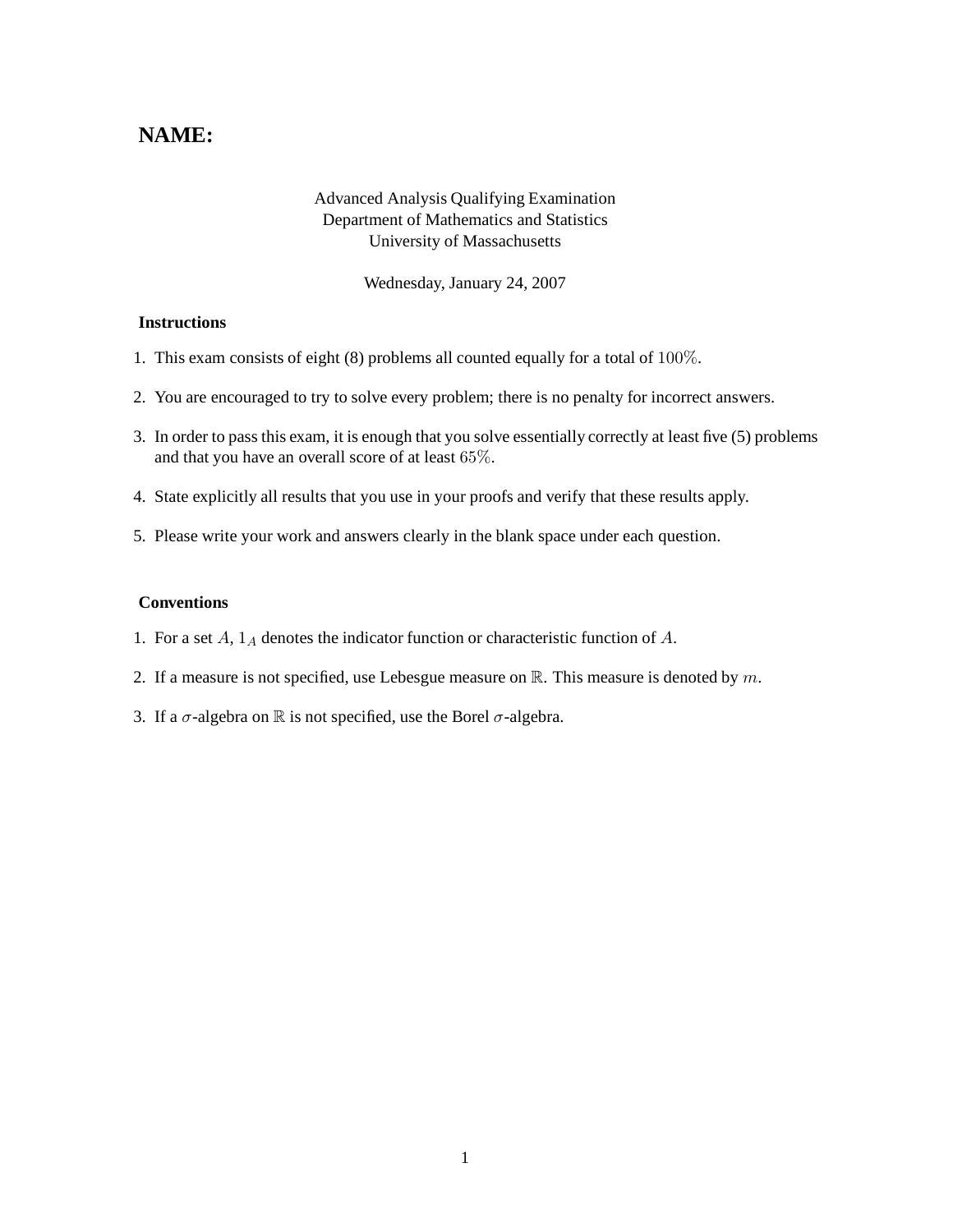1. Let  $(X, \mathcal{M}, \mu)$  be a finite measure space and f a measurable function mapping X into R. For each  $n \in \mathbb{N}$  define

$$
E_n = \{ x \in X : (n-1) \le |f(x)| < n \}.
$$

(a) Prove that  $f \in L^1(\mu)$  if and only if  $\sum_{n=1}^{\infty}$  $n=1$  $n\mu(E_n) < \infty.$ 

(b) Prove that  $f \in L^p(\mu)$  for  $1 < p < \infty$  if and only if  $\sum_{n=1}^{\infty}$  $n=1$  $n^p\mu(E_n) < \infty.$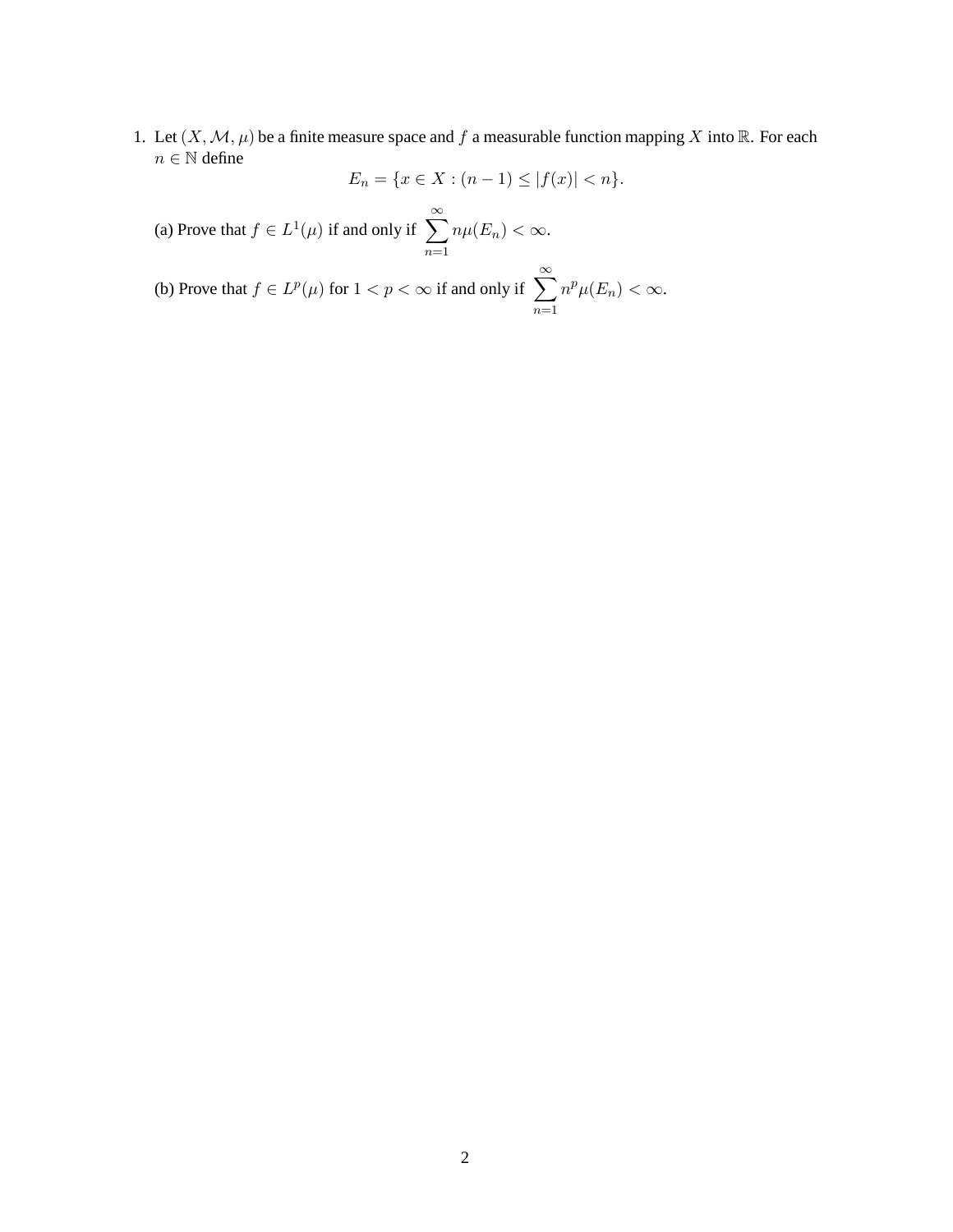2. Let g be a nonmeasurable function mapping R into R. Define the function f mapping  $\mathbb{R}^2$  into  $\mathbb{R}^2$ by

$$
f(x, y) = \begin{cases} g(x) & \text{for } x \in \mathbb{R} \text{ and } y \text{ rational} \\ \exp(-|x| - |y|) & \text{for } x \in \mathbb{R} \text{ and } y \text{ irrational.} \end{cases}
$$

(a) Prove that f is measurable. (**Hint.** You may use without proof the fact that  $m \times m(\mathbb{R} \times \{c\}) = 0$ for any  $c \in \mathbb{R}$ .)

(b) Prove that f is integrable and evaluate  $\int_{\mathbb{R}^2} f(x, y) dx dy$ .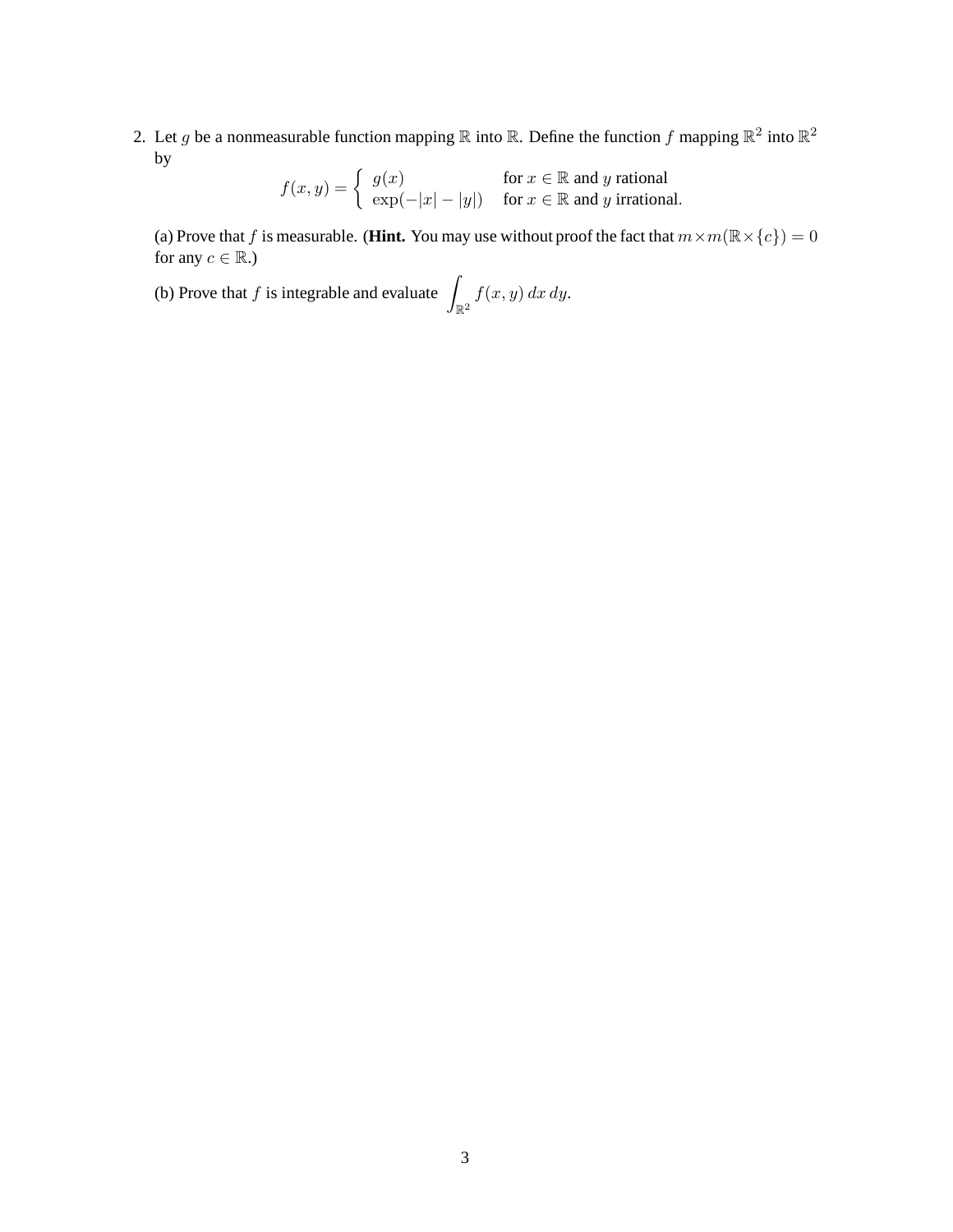3. Let  $K(\cdot, \cdot)$  be in the real Hilbert space  $L^2(\mathbb{R} \times \mathbb{R})$ ; i.e.,  $K(\cdot, \cdot)$  maps  $\mathbb{R} \times \mathbb{R}$  into  $\mathbb{R}$  and

$$
||K||_{L^2(\mathbb{R}\times\mathbb{R})} = \left(\int_{\mathbb{R}\times\mathbb{R}} |K(x,y)|^2 dx dy\right)^{1/2} < \infty.
$$

For f in the real Hilbert space  $L^2(\mathbb{R})$  and  $x \in \mathbb{R}$  define

$$
Tf(x) = \int_{\mathbb{R}} K(x, y) f(y) dy.
$$

Denote the norm in  $L^2(\mathbb{R})$  by  $\|\cdot\|$  and the inner product in that space by  $\langle \cdot, \cdot \rangle$ .

- (a) Prove that if  $f \in L^2(\mathbb{R})$ , then  $Tf \in L^2(\mathbb{R})$ .
- (b) Prove that

$$
\sup\{\|Tf\|:f\in L^2(\mathbb{R}),\|f\|=1\}\leq\|K\|_{L^2(\mathbb{R}\times\mathbb{R})}.
$$

(c) The adjoint T<sup>\*</sup> of T is uniquely determined by the formula  $\langle Tf, g \rangle = \langle f, T^*g \rangle$  for all  $f, g \in$  $L^2(\mathbb{R})$ . Using this formula, prove that for  $g \in L^2(\mathbb{R})$  and  $x \in \mathbb{R}$ 

$$
T^*g(x) = \int_{\mathbb{R}} K(y, x) g(y) dy.
$$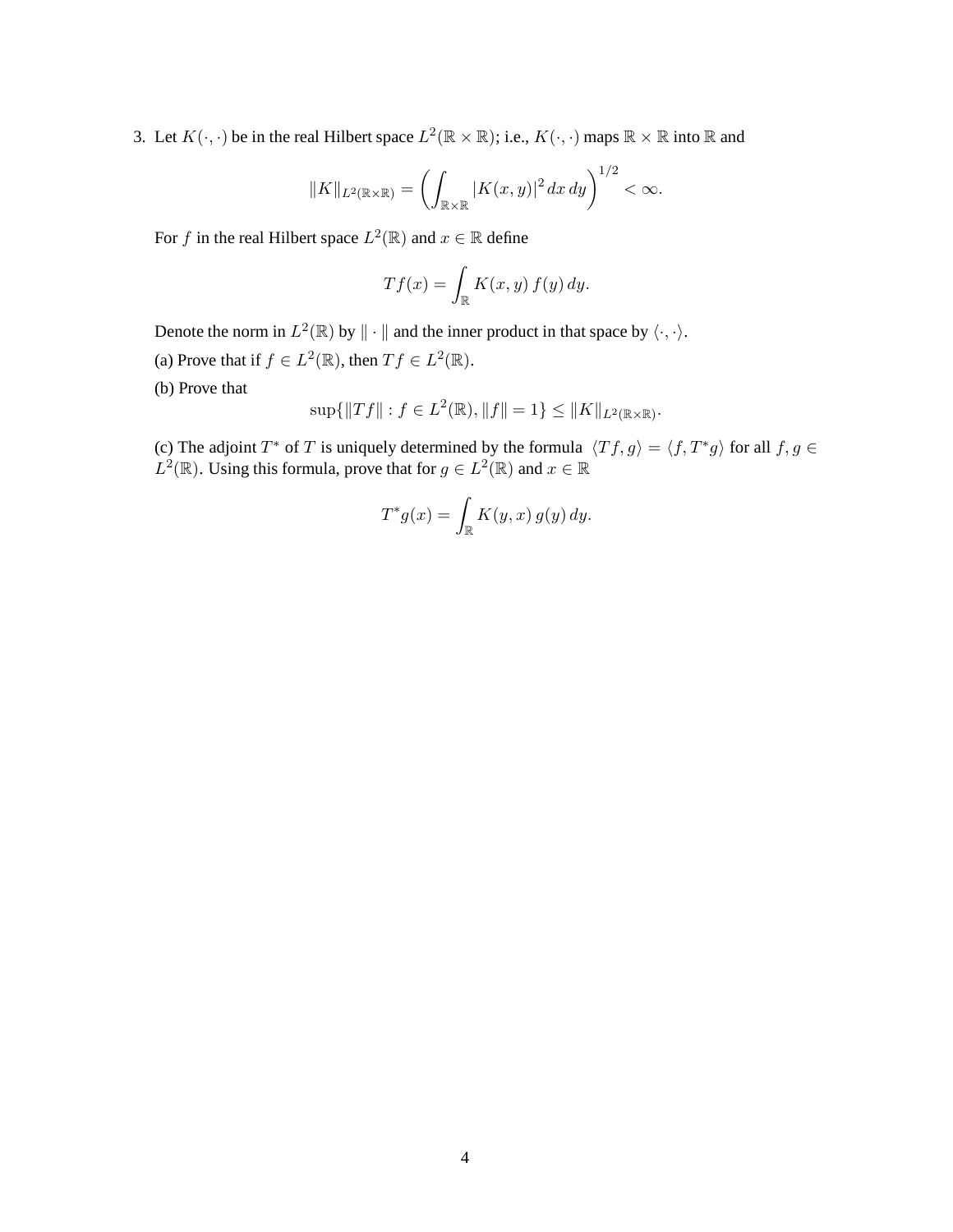- 4. Let  $(X, \mathcal{M}, \mu)$  be a measure space, A a set in M, and f a measurable function mapping X into R.
	- (a) Prove that if  $f \geq 0$  and A  $f d\mu = 0$ , then  $f(x) = 0$  for  $\mu$ –almost every  $x \in A$ .

(b) Prove that if  $\overline{I}$ B  $f d\mu = 0$  for all measurable subsets  $B \subset A$ , then  $f(x) = 0$  for  $\mu$ –almost every  $x \in A$ .

(c) Prove that if  $\begin{bmatrix} 6 & 6 \end{bmatrix}$ Z A  $\left| \int d\mu \right| = \int$ A  $|f| d\mu$ , then either  $f(x) \geq 0$  for  $\mu$ –almost every  $x \in A$  or  $f(x) \leq 0$  for  $\mu$ –almost every  $x \in A$ .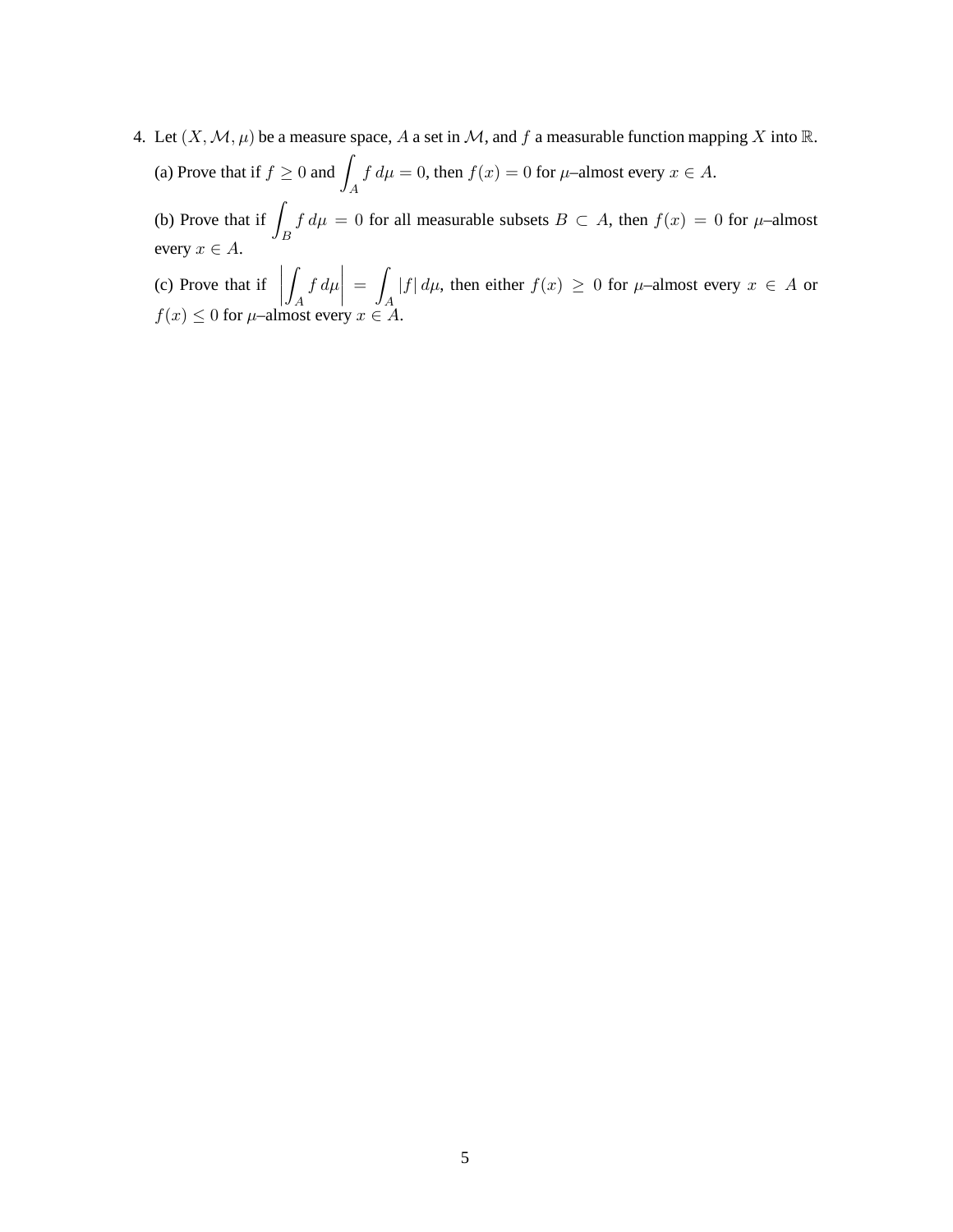5. Fix real numbers a and b satisfying  $-\infty < a < b < \infty$ . Let  $(X, \mathcal{M}, \mu)$  be a measure space and f a function mapping  $X \times [a, b]$  into  $\mathbb R$  with the following properties.

(i) For all  $x \in X$  and  $t \in [a, b]$ ,  $\frac{\partial f}{\partial t}(x, t)$  exists.

(ii) There exists  $g \in L^1(\mu)$  such that for all  $x \in X$  and  $t \in [a, b]$ ,  $\frac{\partial f}{\partial t}(x,t)$  $\leq g(x)$ .

For  $t \in [a, b]$  define

$$
F(t) = \int_X f(x, t) d\mu(x).
$$

Prove that  $F(t)$  is differentiable for all  $t \in [a, b]$  and that

$$
F'(t) = \int_X \frac{\partial f}{\partial t}(x, t) \, d\mu(x).
$$

(**Hint.** Use the mean value theorem and a well known limit theorem.)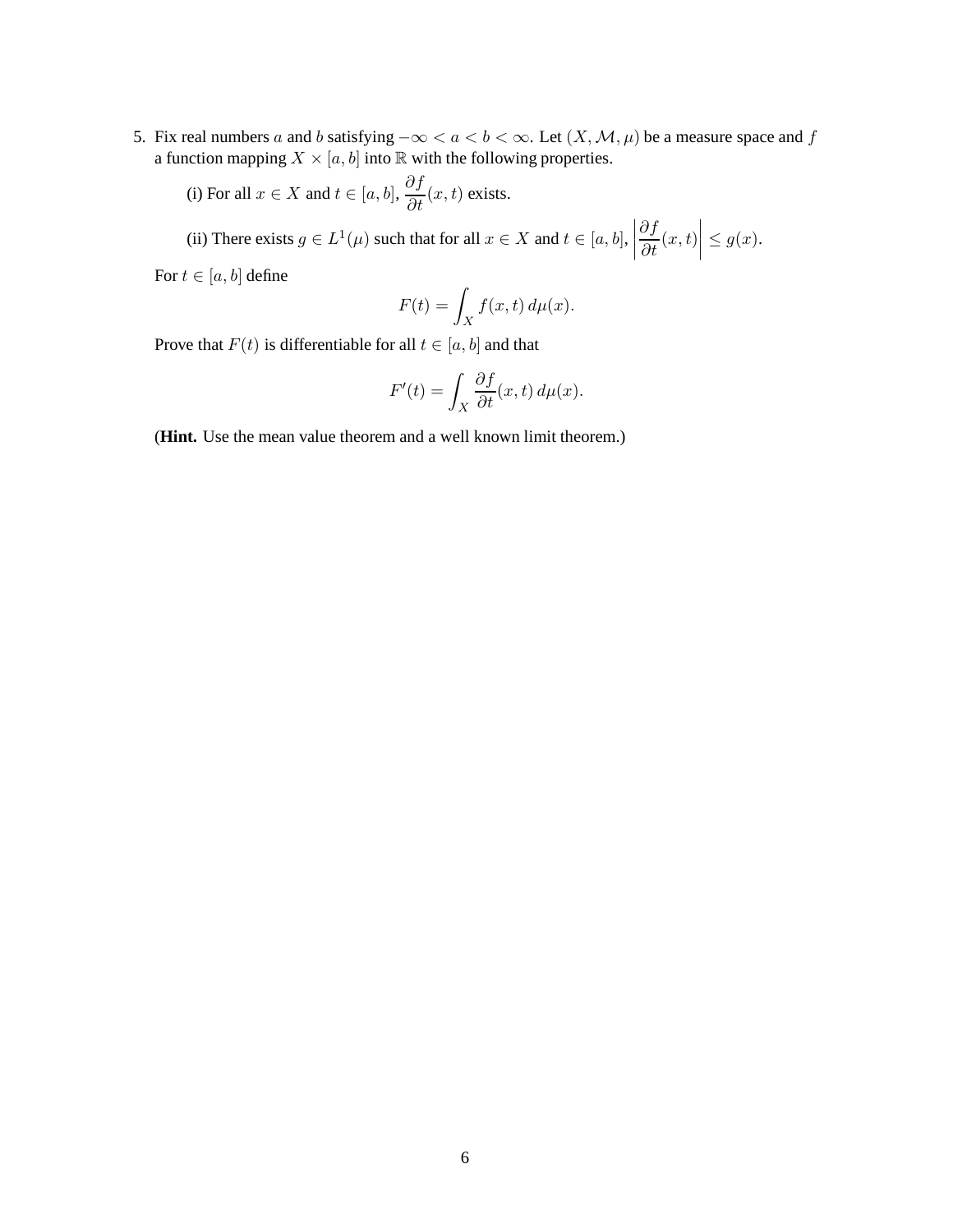- 6. Let  $(X, \mathcal{M})$  be a measurable space and  $\mu$ ,  $\nu$ , and  $\lambda \sigma$ -finite, positive measures on  $(X, \mathcal{M})$ . (a) Prove that  $\mu \ll \mu + \nu$ .
	- (b) Assume that  $\nu \ll \mu$  and  $\lambda \ll \mu$ . Prove that  $\nu + \lambda \ll \mu$  and

$$
\frac{d(\nu + \lambda)}{d\mu} = \frac{d\nu}{d\mu} + \frac{d\lambda}{d\mu} \ \mu
$$
-a.e.

(c) Assume that  $\lambda \ll \nu$  and  $\nu \ll \mu$ . Prove that  $\lambda \ll \mu$  and

$$
\frac{d\lambda}{d\mu} = \frac{d\lambda}{d\nu} \cdot \frac{d\nu}{d\mu} \mu
$$
-a.e.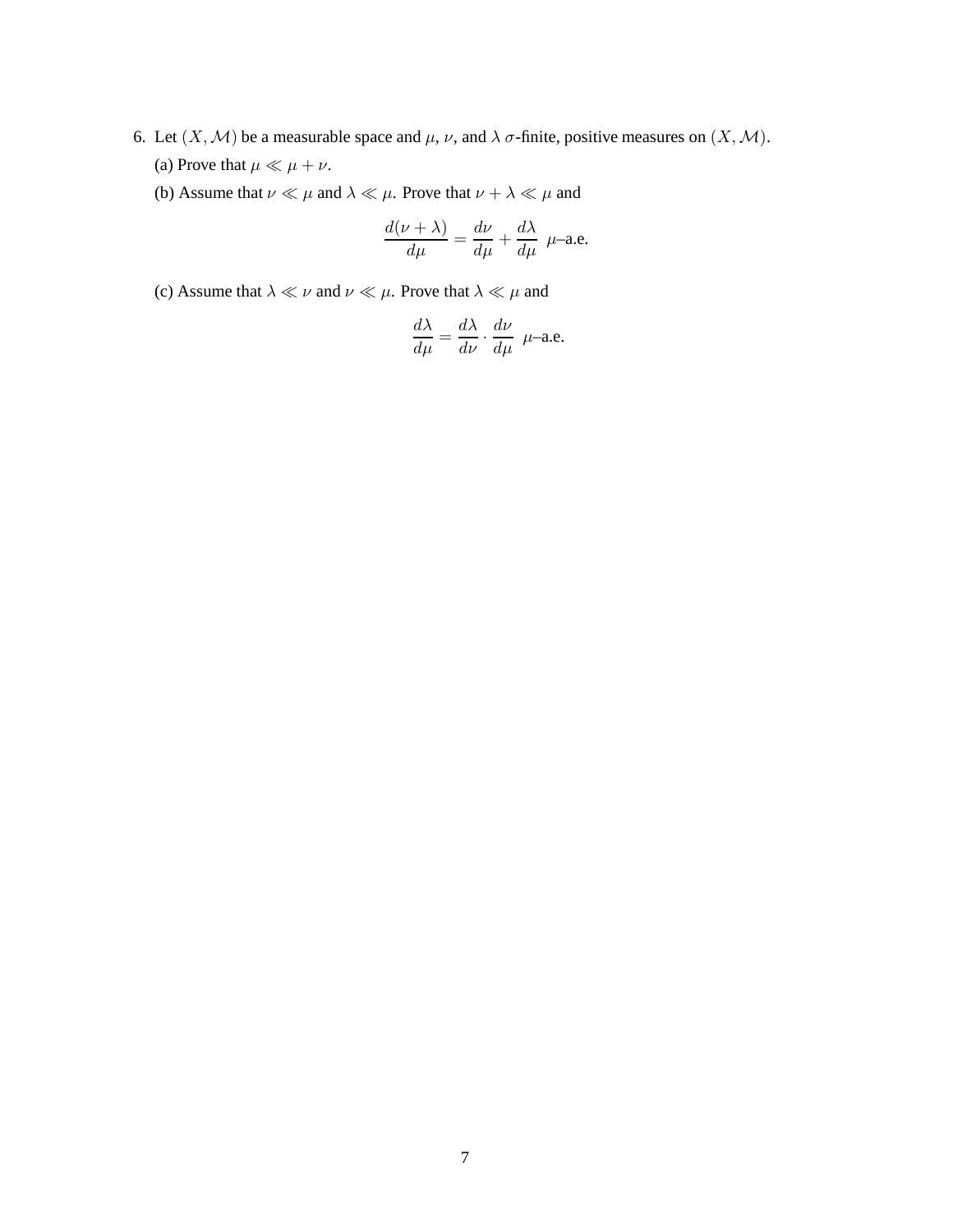7. Let  $(X, \mathcal{M}, \mu)$  be a finite measure space,  $\{f_n, n \in \mathbb{N}\}\$  a sequence of measurable functions mapping  $X$  into  $\mathbb R$ , and  $f$  a measurable function mapping  $X$  into  $\mathbb R$ .

(a) Define the concept that  $f_n \to f$  in measure.

(b) Assume that  $f_n \to f$  in measure. Prove that for any bounded, uniformly continuous function  $h:\mathbb{R}\rightarrow\mathbb{R}$ 

$$
\lim_{n\to\infty}\int_X h\circ f_n\,d\mu=\int h\circ f\,d\mu.
$$